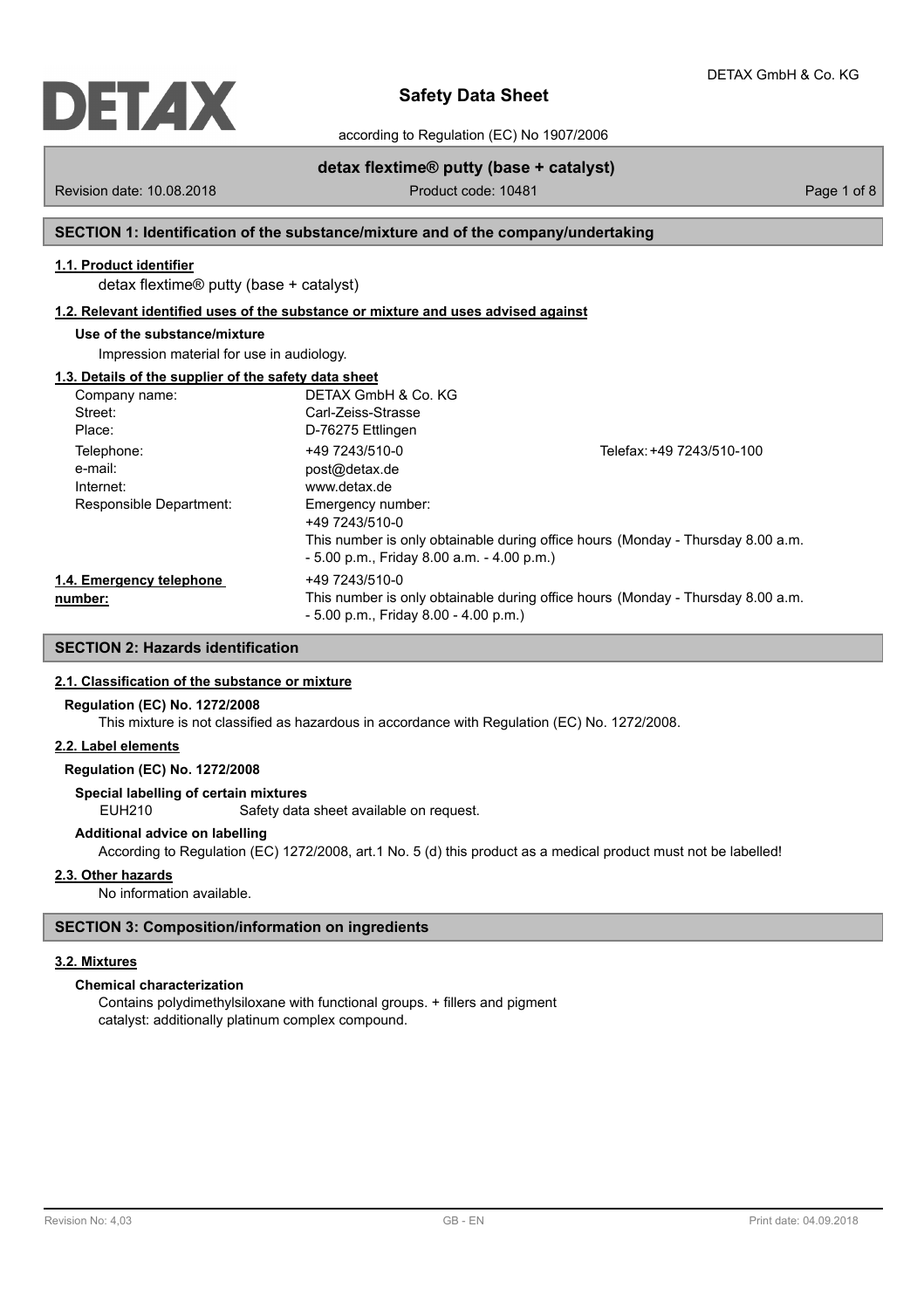

according to Regulation (EC) No 1907/2006

# **detax flextime® putty (base + catalyst)**

Revision date: 10.08.2018 **Product code: 10481** Product code: 10481

## **Hazardous components**

| CAS No     | Chemical name                                                   |              |                  |           |  |
|------------|-----------------------------------------------------------------|--------------|------------------|-----------|--|
|            | EC No                                                           | Index No     | <b>REACH No</b>  |           |  |
|            | Classification according to Regulation (EC) No. 1272/2008 [CLP] |              |                  |           |  |
| 8042-47-5  | paraffin oil                                                    |              |                  |           |  |
|            | 232-455-8                                                       |              | 01-2119487078-27 |           |  |
|            | Asp. Tox. 1; H304                                               |              |                  |           |  |
| 14464-46-1 | cristobalite flour                                              |              |                  | $10 - 59$ |  |
|            | 238-455-4                                                       |              |                  |           |  |
|            | STOT RE 1; H372                                                 |              |                  |           |  |
| 540-97-6   | Dodecaemthylcyclohexasiloxane                                   |              |                  |           |  |
|            | 208-762-8                                                       |              | 01-2119517435-42 |           |  |
| 541-02-6   | Decamethylcyclopentasiloxane                                    |              |                  | < 0.5 %   |  |
|            | 208-764-9                                                       |              | 01-2119511367-43 |           |  |
| 556-67-2   | octamethylcyclotetrasiloxane                                    |              |                  |           |  |
|            | 209-136-7                                                       | 014-018-00-1 | 01-2119529238-36 |           |  |
|            | Flam. Liq. 3, Repr. 2, Aquatic Chronic 4; H226 H361f H413       |              |                  |           |  |

Full text of H and EUH statements: see section 16.

# **SECTION 4: First aid measures**

# **4.1. Description of first aid measures**

# **General information**

First aider: Pay attention to self-protection! Remove affected person from the danger area and lay down.

#### **After inhalation**

Provide fresh air.

## **After contact with skin**

Remove product mechanically with cloth or paper. Wash with plenty of water and soap. In case of visible changes on the skin or complaints, seek medical advice (if possible have label or safety data sheet with you).

## **After contact with eyes**

Rinse immediately carefully and thoroughly with eye-bath or water.

#### **After ingestion**

Rinse mouth immediately and drink plenty of water. Let water be drunken in little sips ( dilution effect). Do not induce vomiting. If you feel unwell, seek medical advice.

# **4.2. Most important symptoms and effects, both acute and delayed**

No information available.

# **4.3. Indication of any immediate medical attention and special treatment needed**

Treat symptomatically.

## **SECTION 5: Firefighting measures**

## **5.1. Extinguishing media**

# **Suitable extinguishing media**

Co-ordinate fire-fighting measures to the fire surroundings.

## **5.2. Special hazards arising from the substance or mixture**

Non-flammable. Vapours can form explosive mixtures with air.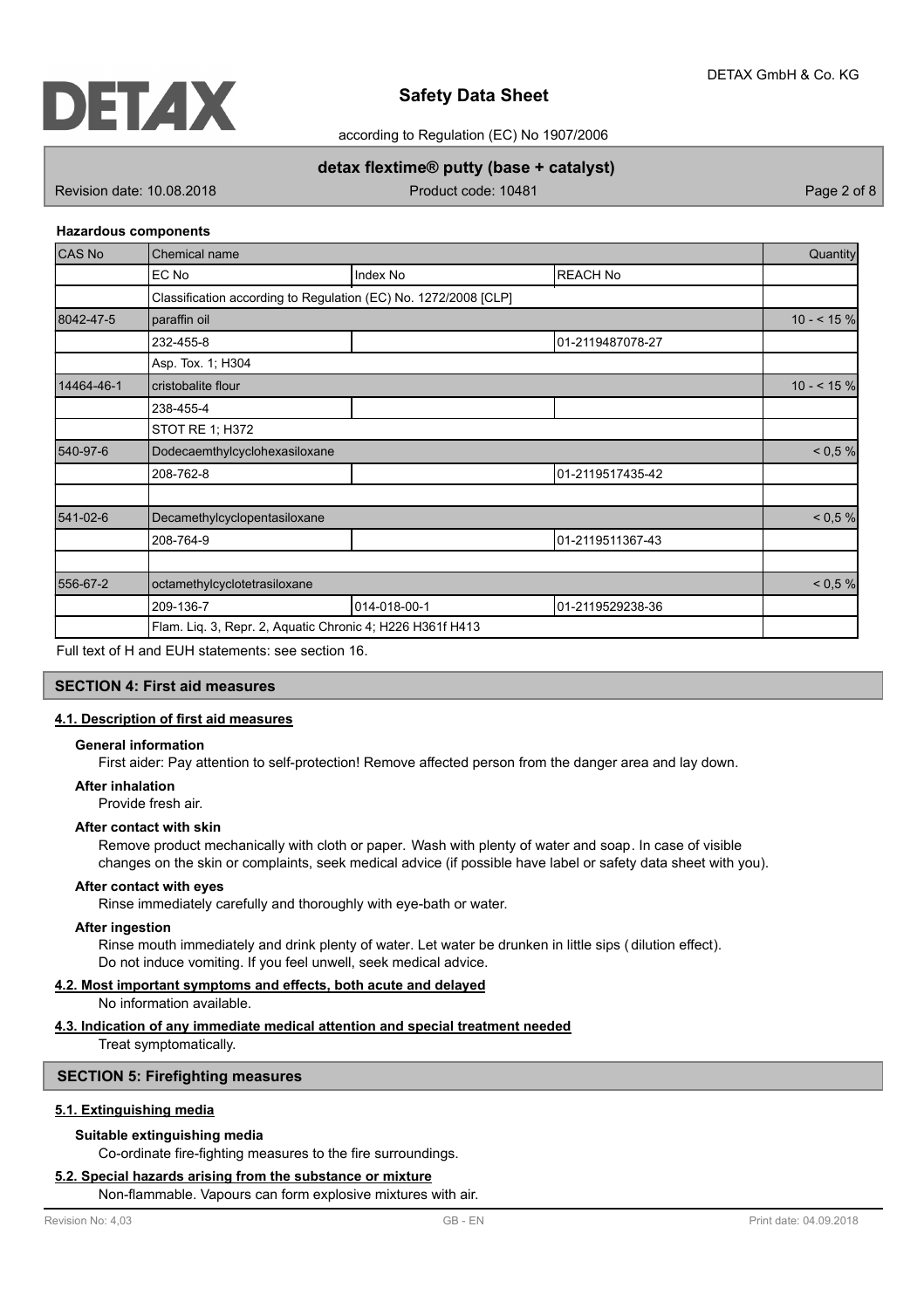

according to Regulation (EC) No 1907/2006

# **detax flextime® putty (base + catalyst)**

Revision date: 10.08.2018 **Product code: 10481** Product code: 10481

## **5.3. Advice for firefighters**

In case of fire: Wear self-contained breathing apparatus.

## **Additional information**

Use water spray jet to protect personnel and to cool endangered containers. Collect contaminated fire extinguishing water separately. Do not allow entering drains or surface water.

# **SECTION 6: Accidental release measures**

# **6.1. Personal precautions, protective equipment and emergency procedures**

Use personal protection equipment.

#### **6.2. Environmental precautions**

Do not allow to enter into surface water or drains.

## **6.3. Methods and material for containment and cleaning up**

Absorb with liquid-binding material (e.g. sand, diatomaceous earth, acid- or universal binding agents). Treat the recovered material as prescribed in the section on waste disposal.

#### **6.4. Reference to other sections**

Safe handling: see section 7 Personal protection equipment: see section 8 Disposal: see section 13

## **SECTION 7: Handling and storage**

#### **7.1. Precautions for safe handling**

#### **Advice on safe handling**

No special measures are necessary.

#### **Advice on protection against fire and explosion**

No special fire protection measures are necessary.

#### **7.2. Conditions for safe storage, including any incompatibilities**

Keep container tightly closed. **Requirements for storage rooms and vessels**

## **Advice on storage compatibility**

Do not store with acids, lyes, alcohols, metallic powders and metallic oxides (release of hydrogen is favoured).

## **Further information on storage conditions**

Keep only in the original container in a cool, dry and well-ventilated place, away from foodstuffs.

## **7.3. Specific end use(s)**

Ear impression material. For use by trained specialist staff.

## **SECTION 8: Exposure controls/personal protection**

#### **8.1. Control parameters**

# **8.2. Exposure controls**

## **Protective and hygiene measures**

Take off contaminated clothing. Wash hands before breaks and after work. When using do not eat or drink.

# **Eye/face protection**

Wear eye/face protection.

## **Hand protection**

When handling with chemical substances, protective gloves must be worn with the CE-label including the four control digits. The quality of the protective gloves resistant to chemicals must be chosen as a function of the specific working place concentration and quantity of hazardous substances. For special purposes, it is recommended to check the resistance to chemicals of the protective gloves mentioned above together with the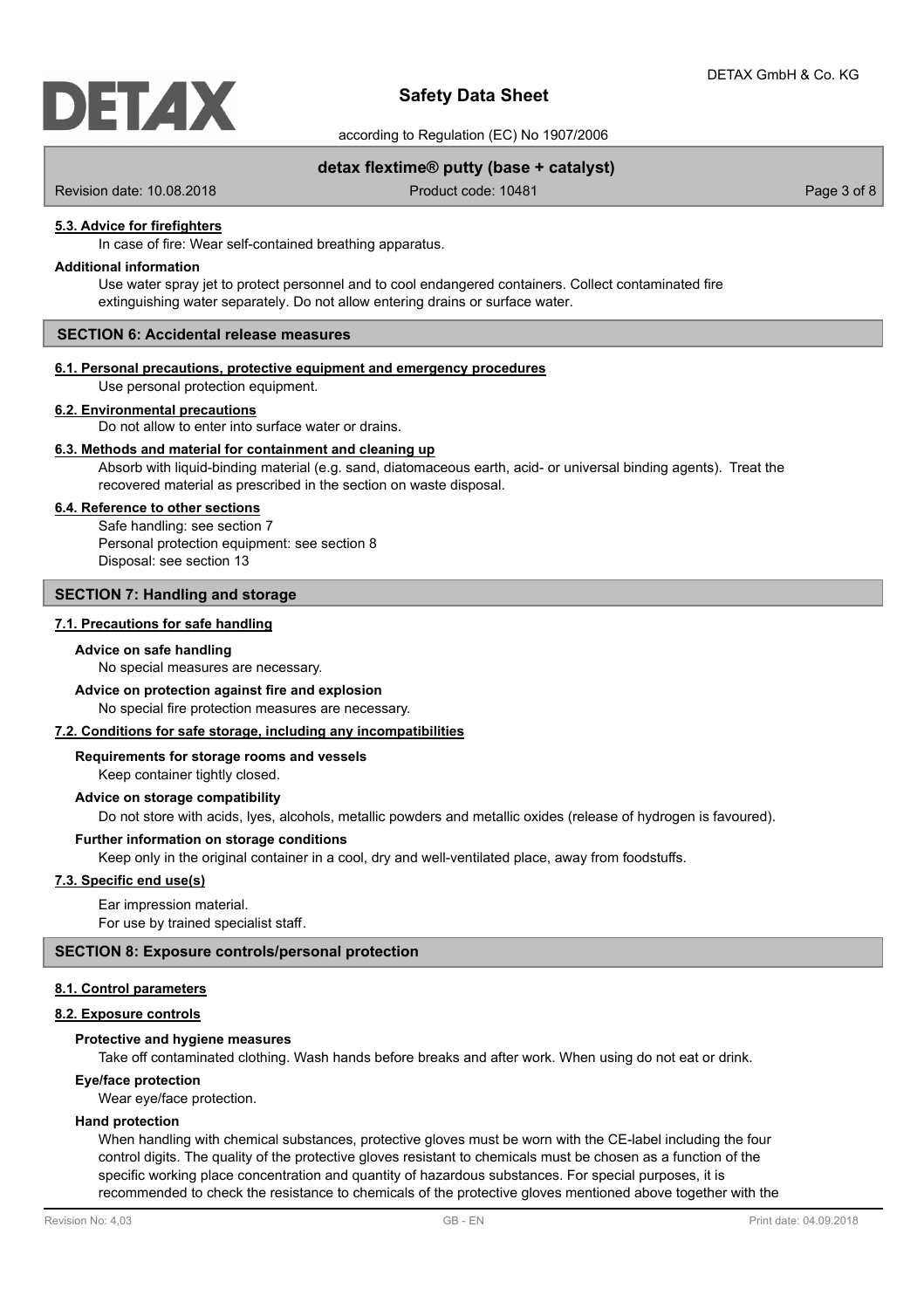# **DETAX**

# **Safety Data Sheet**

according to Regulation (EC) No 1907/2006

# **detax flextime® putty (base + catalyst)**

Revision date: 10.08.2018 **Product code: 10481** Product code: 10481

supplier of these gloves.

Suitable are gloves of the following material: NBR (Nitrile rubber)

# **Skin protection**

Wear suitable protective clothing.

# **Respiratory protection**

In case of inadequate ventilation wear respiratory protection.

# **SECTION 9: Physical and chemical properties**

## **9.1. Information on basic physical and chemical properties**

| Physical state:                                | Paste                                                 |                                  |
|------------------------------------------------|-------------------------------------------------------|----------------------------------|
| Colour:<br>Odour:                              | Base: dark violet, catalyst: pink<br>like wildberries |                                  |
|                                                |                                                       | <b>Test method</b>               |
| pH-Value:                                      | not determined                                        |                                  |
| Changes in the physical state                  |                                                       |                                  |
| Melting point:                                 | not determined                                        |                                  |
| Initial boiling point and boiling range:       | not determined                                        |                                  |
| Flash point:                                   |                                                       | >100 °C DIN 51755                |
| <b>Flammability</b>                            |                                                       |                                  |
| Solid:                                         | not applicable                                        |                                  |
| Gas:                                           | not applicable                                        |                                  |
| Lower explosion limits:                        | not determined                                        |                                  |
| Upper explosion limits:                        | not determined                                        |                                  |
| Ignition temperature:                          |                                                       | >400 °C DIN 51794                |
| <b>Auto-ignition temperature</b>               |                                                       |                                  |
| Solid:                                         | not applicable                                        |                                  |
| Gas:                                           | not applicable                                        |                                  |
| Decomposition temperature:                     | >180 °C                                               |                                  |
| <b>Oxidizing properties</b><br>Not oxidizing.  |                                                       |                                  |
| Vapour pressure:<br>(at 20 $°C$ )              | $<$ 10 hPa                                            |                                  |
| Density (at 20 °C):                            |                                                       | 1,20 g/cm <sup>3</sup> DIN 51757 |
| Water solubility:                              | insoluble                                             |                                  |
| Solubility in other solvents<br>not determined |                                                       |                                  |
| Partition coefficient:                         | not determined                                        |                                  |
| Viscosity / dynamic:<br>(at 23 $^{\circ}$ C)   | 1100000 mPa·s BROOKFIELD                              |                                  |
| Vapour density:                                | not determined                                        |                                  |
| Evaporation rate:                              | not determined                                        |                                  |
| 9.2. Other information                         |                                                       |                                  |
| Solid content:                                 | not determined                                        |                                  |

# **SECTION 10: Stability and reactivity**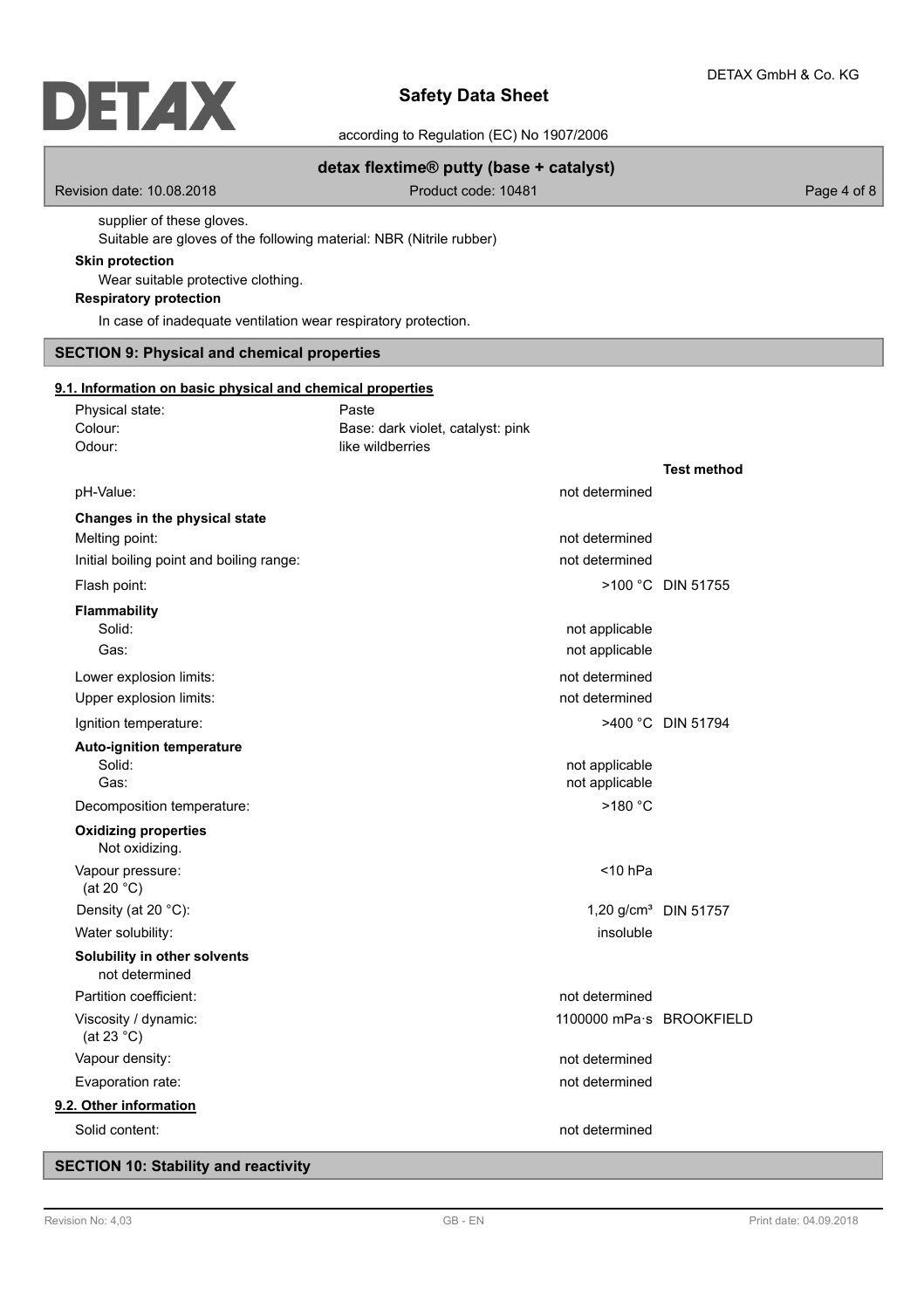

according to Regulation (EC) No 1907/2006

# **detax flextime® putty (base + catalyst)**

Revision date: 10.08.2018 **Product code: 10481** Product code: 10481

## **10.1. Reactivity**

No hazardous reaction when handled and stored according to provisions.

# **10.2. Chemical stability**

The product is stable under storage at normal ambient temperatures.

# **10.3. Possibility of hazardous reactions**

Reacts with : Acids, alkalis, alcohols, powdered metals or metal oxides with release of hydrogen.

#### **10.4. Conditions to avoid**

Temperatures > 150°C/ 302 °F.

# **10.5. Incompatible materials**

No information available.

# **10.6. Hazardous decomposition products**

In case of thermic decomposition hydrogen is released. At a temperature of approx.  $150^{\circ}$ C/  $302^{\circ}$ F a small amount of formaldehyde can be released by oxidative degradation.

## **SECTION 11: Toxicological information**

## **11.1. Information on toxicological effects**

# **Acute toxicity**

Based on available data, the classification criteria are not met. For the product itself no toxicological data are available. In products with a comparable composition, a LD50 (orally, species rat) of > 5000 mg/kg has been found.

| CAS No    | Chemical name                 |               |           |         |               |                   |
|-----------|-------------------------------|---------------|-----------|---------|---------------|-------------------|
|           | Exposure route                | Dose          |           | Species | Source        | <b>Method</b>     |
| 8042-47-5 | paraffin oil                  |               |           |         |               |                   |
|           | oral                          | LD50<br>mg/kg | >5000     | Rat     | <b>OECD</b>   |                   |
|           | dermal                        | LD50<br>mg/kg | >2000     | Rabbit  | <b>OECD</b>   |                   |
| 540-97-6  | Dodecaemthylcyclohexasiloxane |               |           |         |               |                   |
|           | oral                          | LD50<br>mg/kg | 2000      | Rat     |               |                   |
|           | dermal                        | LD50<br>mg/kg | 2000      | Rat     |               |                   |
| 541-02-6  | Decamethylcyclopentasiloxane  |               |           |         |               |                   |
|           | oral                          | LD50<br>mg/kg | >24100    | Rat     | <b>GESTIS</b> |                   |
|           | dermal                        | LD50<br>mg/kg | >2000     | Rabbit  |               | <b>OECD 402</b>   |
|           | inhalation (4 h) vapour       | LC50          | 8,67 mg/l | Rat     |               | <b>I</b> OECD 403 |
| 556-67-2  | octamethylcyclotetrasiloxane  |               |           |         |               |                   |
|           | oral                          | LD50<br>mg/kg | 4800      | Rat     |               | <b>OECD 401</b>   |
|           | dermal                        | LD50<br>mg/kg | >2400     | Rabbit  |               | <b>OECD 402</b>   |
|           | inhalation (4 h) vapour       | LC50          | 36 mg/l   | Rat     | <b>GESTIS</b> | OECD 403          |

## **Irritation and corrosivity**

Based on available data, the classification criteria are not met.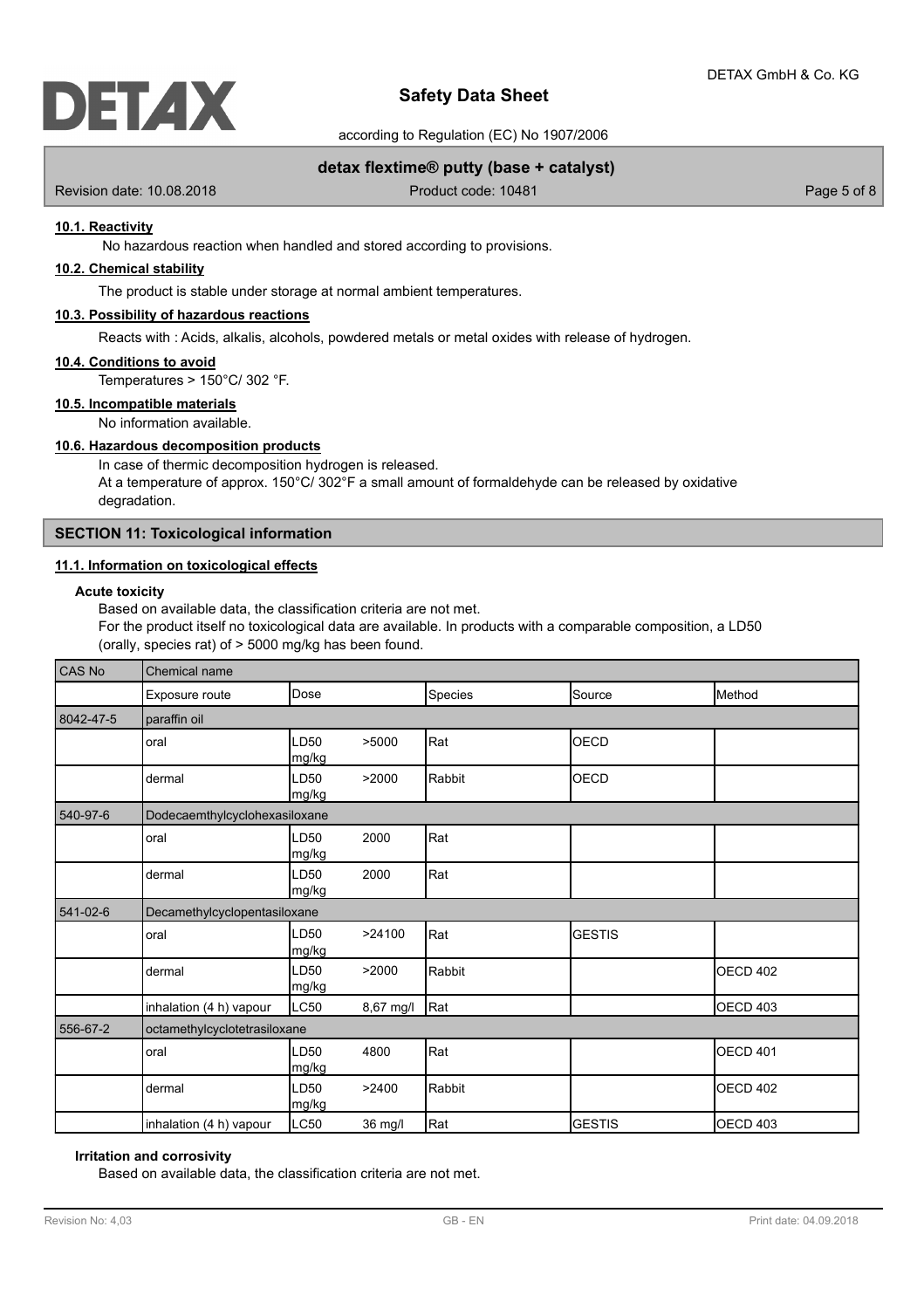

according to Regulation (EC) No 1907/2006

# **detax flextime® putty (base + catalyst)**

Revision date: 10.08.2018 **Product code: 10481** Product code: 10481

## **Sensitising effects**

Based on available data, the classification criteria are not met.

## **Carcinogenic/mutagenic/toxic effects for reproduction**

Based on available data, the classification criteria are not met.

#### **STOT-single exposure**

Based on available data, the classification criteria are not met.

#### **STOT-repeated exposure**

Based on available data, the classification criteria are not met.

Due to physical form (paste) classification with H372 is not appropriate. An inhalation of the product is not possible.

EC regulation 1272/2008 annex 1, section 1.1.1.5: "For the purpose of classification of health hazards (part 3), the route of exposure, information on mechanisms and metabolism studies are useful for determining the relevance of effects in humans. If this information raises doubts as to their relevance in humans, in spite of the indisputable data legitimacy and quality, a lower classification may be justified. When there is scientific evidence that the mechanism or mode of action is not relevant to humans, the substance or mixture should not be classified."

## **Aspiration hazard**

Based on available data, the classification criteria are not met.

#### **Additional information on tests**

This mixture is classified as not hazardous according to regulation (EC) 1272/2008 [CLP].

# **SECTION 12: Ecological information**

#### **12.1. Toxicity**

The product is not: Ecotoxic.

| <b>CAS No</b> | l Chemical name     |                              |                                      |             |                 |  |
|---------------|---------------------|------------------------------|--------------------------------------|-------------|-----------------|--|
|               | Aquatic toxicity    | Dose                         | $\lfloor$ [h] $\lfloor$ [d] Species  | Source      | <b>I</b> Method |  |
| 8042-47-5     | paraffin oil        |                              |                                      |             |                 |  |
|               | Acute fish toxicity | <b>LC50</b><br>>1000<br>mg/l | 96 h Leuciscus idus<br>(qolden orfe) | <b>OECD</b> |                 |  |

## **12.2. Persistence and degradability**

The product has not been tested.

| <b>CAS No</b> | <b>IChemical name</b>                                  |              |    |        |
|---------------|--------------------------------------------------------|--------------|----|--------|
|               | Method                                                 | <b>Value</b> |    | Source |
|               | <b>IEvaluation</b>                                     |              |    |        |
| 556-67-2      | octamethylcyclotetrasiloxane                           |              |    |        |
|               |                                                        | 3,7%         | 29 |        |
|               | Not readily biodegradable (according to OECD criteria) |              |    |        |

## **12.3. Bioaccumulative potential**

The product has not been tested.

## **12.4. Mobility in soil**

The product has not been tested.

## **12.5. Results of PBT and vPvB assessment**

Dodecamethylcyclohexasiloxane (D6) fulfills the current criteria set forth under Annex XIII of the EU REACH Regulation for very persistent and very bioaccumulative substances (vPvB) and was included in the candidate list of substances of very high concern (SVHC). According to our knowledge of the state of the art, however, D6 cannot be compared with known persistent, bioaccumulative and toxic (PBT) and/or vPvB substances. The interpretation of the available data by the silicone industry reveals that scientific evidence obtained from field tests essentially points out that D6 does not lead to biomagnification in aquatic and terrestrial food chains. In air, D6 is decomposed by naturally occurring processes in the atmosphere. D-residues which do not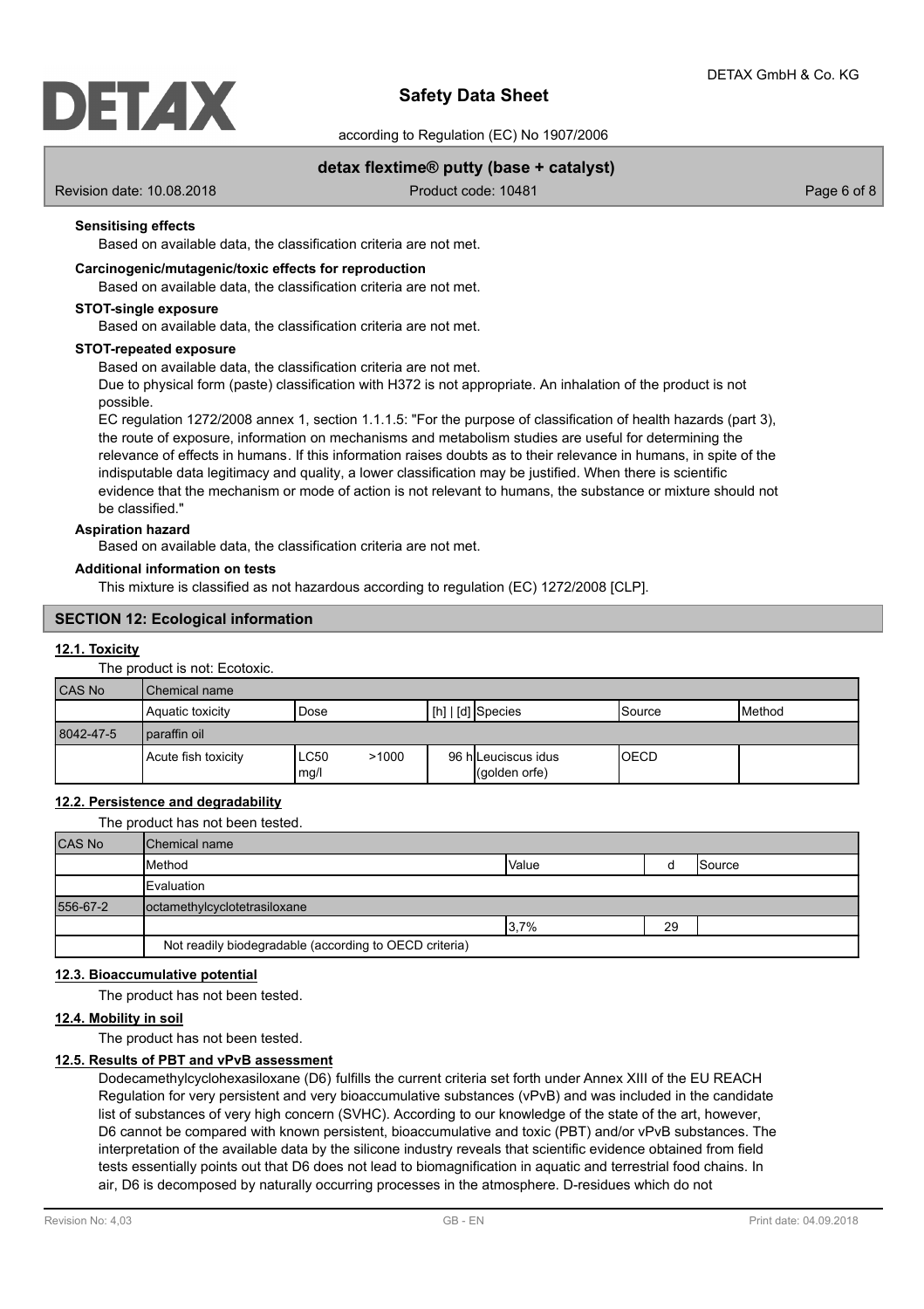

according to Regulation (EC) No 1907/2006

# **detax flextime® putty (base + catalyst)**

Revision date: 10.08.2018 Product code: 10481 Product code: 10481

decompose in this way in the air are not expected to accumulate from the air in water, the soil or living organisms.

Decamethylcyclopentasiloxane (D5) fulfills the current criteria set forth under Annex XIII of the EU REACH Regulation for vPvB substances and was included in the candidate list of SVHCs. According to our knowledge of the state of the art, however, D5 cannot be compared with known PBT and/or vPvB substances. The interpretation of the available data by the silicone industry reveals that scientific evidence obtained from field tests essentially points out that D5 does not lead to biomagnification in aquatic and terrestrial food chains. In air, D5 is decomposed by naturally occurring processes in the atmosphere. D-residues which do not decompose in this way in the air are not expected to accumulate from the air in water, the soil or living organisms.

Octamethylcyclotetrasiloxane (D4) fulfills the current criteria set forth under Annex XIII of the EU REACH Regulation for PBT and vPvB substances and was included in the candidate list of SVHCs . According to our knowledge of the state of the art, however, D4 cannot be compared with known PBT and/or vPvB substances. The interpretation of the available data by the silicone industry reveals that scientific evidence obtained from field tests essentially points out that D4 does not lead to biomagnification in aquatic and terrestrial food chains. In air, D4 is decomposed by naturally occurring processes in the atmosphere. D-residues which do not decompose in this way in the air are not expected to accumulate from the air in water, the soil or living organisms.

## **12.6. Other adverse effects**

No information available.

## **Further information**

Avoid release to the environment.

## **SECTION 13: Disposal considerations**

## **13.1. Waste treatment methods**

## **Advice on disposal**

Do not allow to enter into surface water or drains. Dispose of waste according to applicable legislation.

## **Contaminated packaging**

Wash with plenty of water. Completely emptied packages can be recycled.

# **SECTION 14: Transport information**

**Land transport (ADR/RID) Inland waterways transport (ADN) Marine transport (IMDG) Air transport (ICAO-TI/IATA-DGR)**

**14.1. UN number:** No dangerous good in sense of this transport regulation. **14.2. UN proper shipping name:** No dangerous good in sense of this transport regulation. **14.3. Transport hazard class(es):** No dangerous good in sense of this transport regulation. **14.4. Packing group:** No dangerous good in sense of this transport regulation.

**14.1. UN number:** No dangerous good in sense of this transport regulation. **14.2. UN proper shipping name:** No dangerous good in sense of this transport regulation. **14.3. Transport hazard class(es):** No dangerous good in sense of this transport regulation. **14.4. Packing group:** No dangerous good in sense of this transport regulation.

**14.1. UN number:** No dangerous good in sense of this transport regulation. **14.2. UN proper shipping name:** No dangerous good in sense of this transport regulation. **14.3. Transport hazard class(es):** No dangerous good in sense of this transport regulation. **14.4. Packing group:** No dangerous good in sense of this transport regulation.

**14.1. UN number:** No dangerous good in sense of this transport regulation.